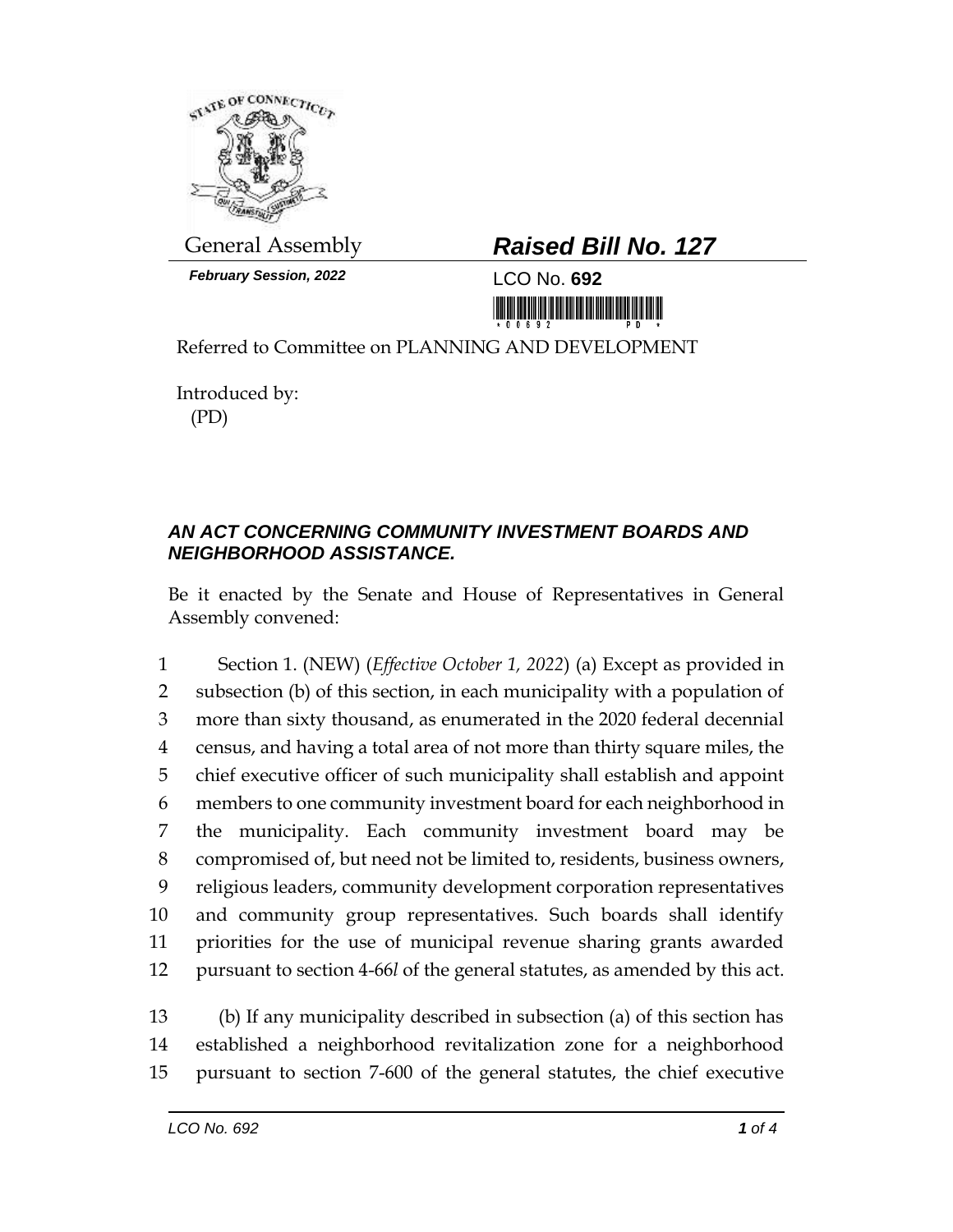officer of such municipality shall designate the neighborhood revitalization zone committee of such neighborhood, as described in section 7-602 of the general statutes, as the community investment board for such neighborhood for the purposes of carrying out the provisions of such subsection.

 Sec. 2. Section 4-66*l* of the general statutes is amended by adding subsection (h) as follows (*Effective October 1, 2022*):

 (NEW) (h) On and after October 1, 2022, any municipal revenue sharing grant awarded pursuant to this section to a municipality whose chief executive officer has established or designated community investment boards pursuant to section 1 of this act may be expended by such municipalities as follows: (1) Thirty-five per cent of such grant on priorities identified by such community investment boards, (2) thirty- five per cent of such grant on priorities identified by the legislative body of the municipality, and (3) thirty per cent of such grant on priorities jointly agreed upon by such community investment boards and the legislative body of the municipality.

 Sec. 3. (NEW) (*Effective July 1, 2022*) (a) Not later than January 1, 2024, the Office of Policy and Management shall, within available appropriations, create and maintain an Internet web site to allow residents and organizations to submit proposals for solutions to problems specific to urban areas to the Office of Policy and Management.

 (b) If the Secretary of the Office of Policy and Management, or the secretary's designee, determines that a proposal submitted through the Internet web site created pursuant to subsection (a) of this subsection is viable, the secretary shall (1) identify a municipality or neighborhood in which to establish a pilot program to implement the proposal, (2) establish the pilot program in such municipality or neighborhood, (3) monitor the implementation of the pilot program, and (4) assess the results of the pilot program.

(c) The Office of Policy and Management shall, within available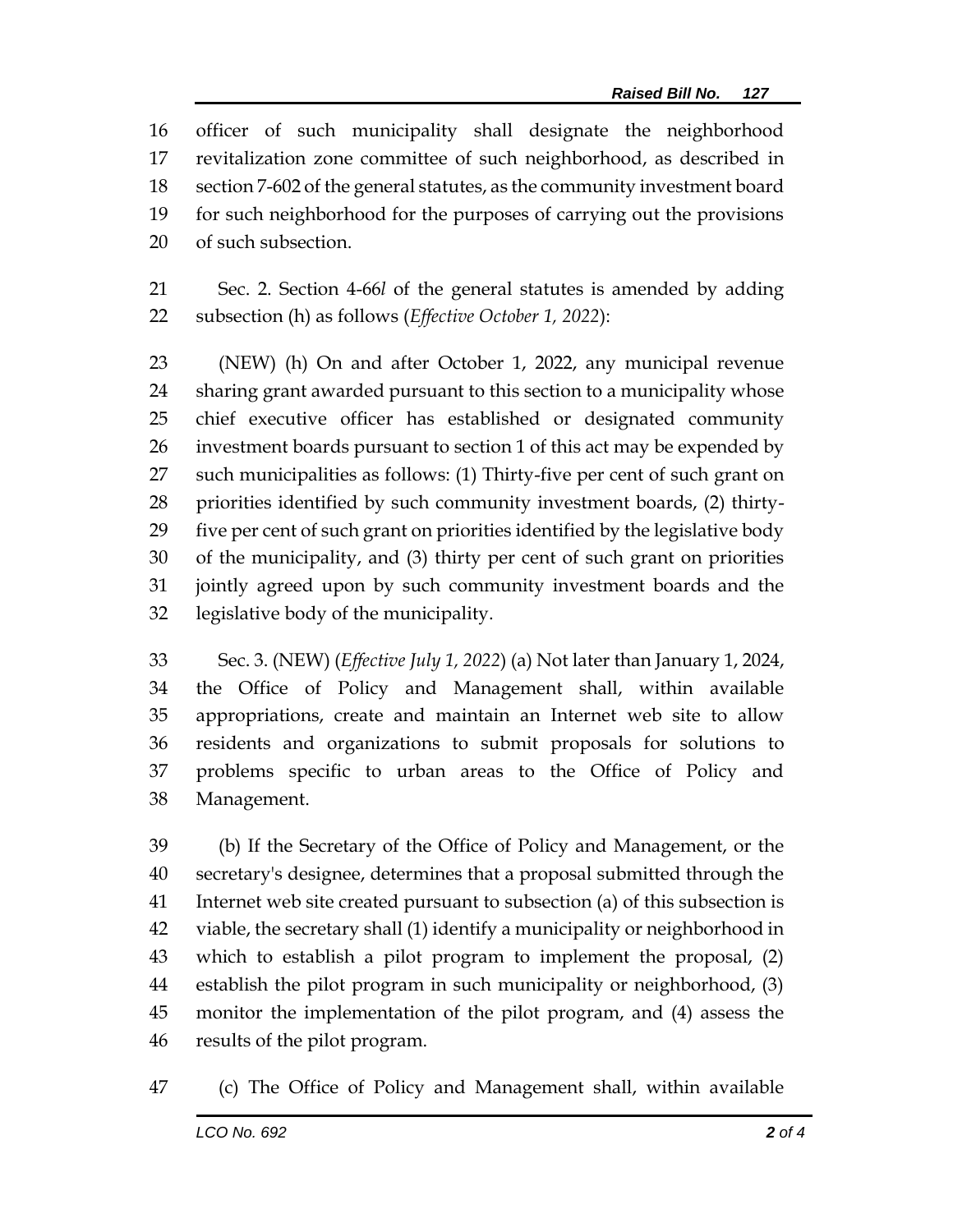| 48 | appropriations, provide a monetary award to each resident or                               |  |  |
|----|--------------------------------------------------------------------------------------------|--|--|
| 49 | organization that submits a proposal through the Internet web site                         |  |  |
| 50 | created pursuant to subsection (a) of this section, if the secretary, or the               |  |  |
| 51 | secretary's designee, determines that a pilot program established to                       |  |  |
| 52 | implement the proposal was successful after assessing the results of the                   |  |  |
| 53 | pilot program pursuant to subsection (b) of this section.                                  |  |  |
| 54 | Sec. 4. ( <i>Effective July 1, 2022</i> ) (a) There is established a task force to         |  |  |
| 55 | study the (1) programs for which state funding is utilized by nonprofit                    |  |  |
| 56 | providers, and (2) requirements imposed on nonprofit providers by                          |  |  |
| 57 | state agencies and compliance with those requirements by nonprofit                         |  |  |
| 58 | providers.                                                                                 |  |  |
| 59 | (b) The task force shall consist of the following members:                                 |  |  |
| 60 | (1) Two appointed by the speaker of the House of Representatives;                          |  |  |
| 61 | (2) Two appointed by the president pro tempore of the Senate;                              |  |  |
| 62 | (3) Two appointed by the majority leader of the House of                                   |  |  |
| 63 | Representatives;                                                                           |  |  |
| 64 | (4) Two appointed by the majority leader of the Senate;                                    |  |  |
| 65 | (5) Two appointed by the minority leader of the House of                                   |  |  |
| 66 | Representatives; and                                                                       |  |  |
| 67 | (6) Two appointed by the minority leader of the Senate.                                    |  |  |
| 68 | (c) Any member of the task force appointed under subdivision (1),                          |  |  |
| 69 | $(2)$ , $(3)$ , $(4)$ , $(5)$ or $(6)$ of subsection $(b)$ of this section may be a member |  |  |
| 70 | of the General Assembly.                                                                   |  |  |
| 71 | (d) All appointments to the task force shall be made not later than                        |  |  |
| 72 | thirty days after the effective date of this section. Any vacancy shall be                 |  |  |
| 73 | filled by the appointing authority.                                                        |  |  |
| 74 | (e) The speaker of the House of Representatives and the president pro                      |  |  |
| 75 | tempore of the Senate shall select the chairpersons of the task force from                 |  |  |